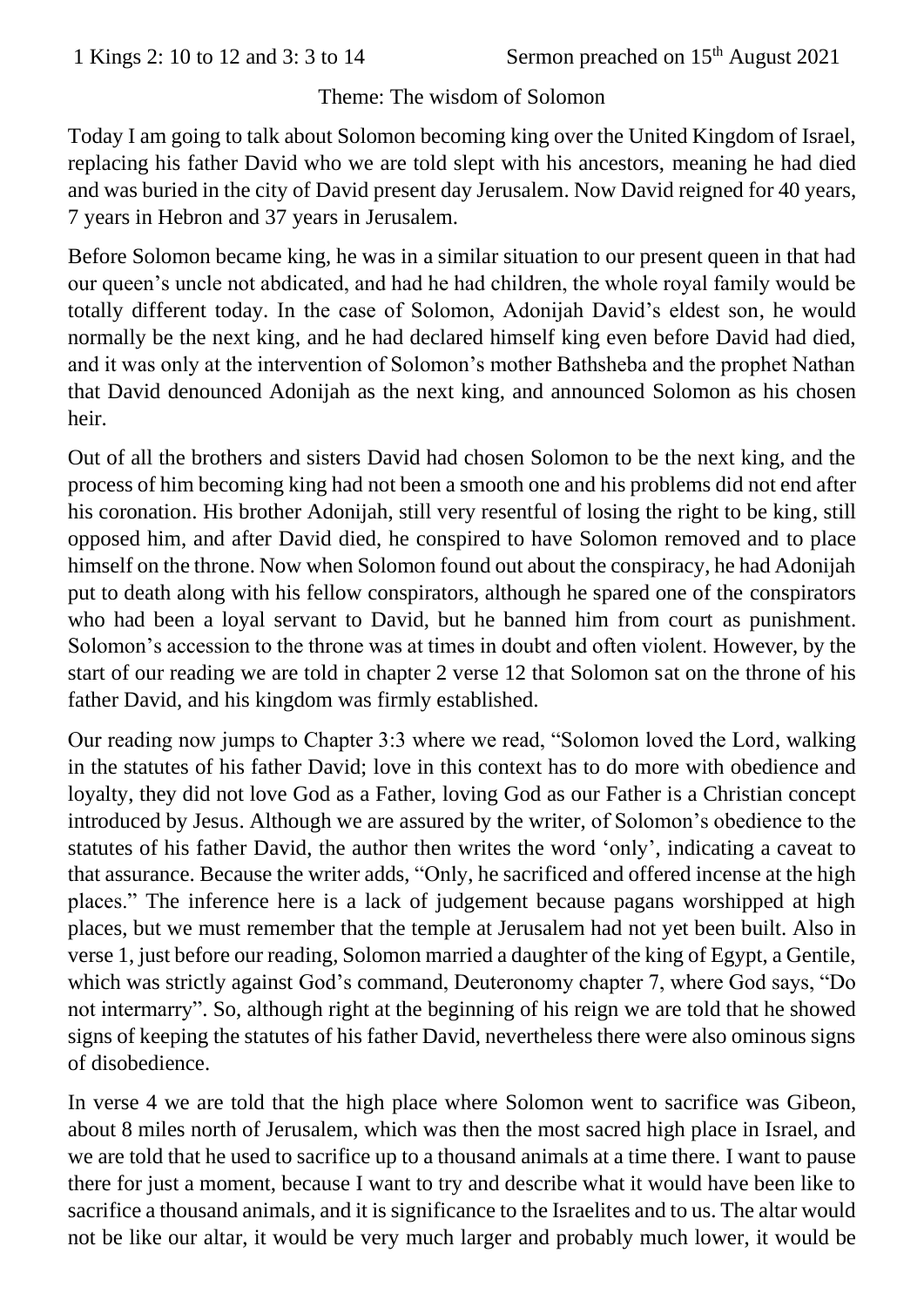made of a large number of stones, and in this case would be outside, because a huge fire would be burning on top of it, just like a very large barbecue. The animal offerings would probably have been oxen or sheep and in this case, there would be a thousand of them, that's a large number of animals in the cooking and burning process. A thousand animals would have taken many people to cook, all of whom would be priests, descendants of Aaron, Moses' brother, and the cooking would possibly have taken several days or weeks, and the feasting would also last for many weeks as well.

We are told in Leviticus 1:13 that the smoke from the burning animals would be pleasing to God and it was the portion of the burnt meat that was God's portion. And it was in the burning of God's portion that was believed to transform the meat from the ordinary into the sacred or holy. Which is what we do at our Eucharist service when a priest consecrates bread and wine to the Lord and which for us then becomes sacred or holy, which is why the more common name for our service is Holy Communion. Also, in our Book of Common Prayer the post communion prayer reads, "Mercifully to accept this our sacrifice of praise and thanksgiving", and in this service we say, "Through him we offer you our souls and bodies to be a living sacrifice." In both the Israelite sacrifices and in the Christian ceremony of Holy Communion the meal becomes a sacrificial fellowship meal with God.

Moving on to verse 5, it was while he was at Gibeon that the Lord appeared to Solomon in a dream. Dreams are not unusual, God spoke to Joseph in a dream and told him to go to Egypt with his family to escape from Herod. Quite often, if we have a problem, it is nearly always better to sleep on it, and then by morning miraculously the problem has been solved, or at least the solution has become apparent; for a Christian this is, I believe, the work of the Holy Spirit.

So, following Solomon's dream in which God said to Solomon, "Ask for whatever you want me to give you." we have the start of Solomon's prayer. What an opportunity Solomon had, because this was a blank cheque waiting for him to fill in, but it was also a two-edged sword because what he asked for would reveal his true character.

So, from verse 6 to 14 we get Solomon's beautiful prayer where Solomon open's his heart to God, and it is in verse 7 that we read, "And now, O Lord my God, you have made your servant king in place of my father David". Solomon, by calling himself a servant was acknowledging that although God had made him king, he was still the servant of God. At the end of verse 7 Solomon confesses that, "I am only a small child," indeed Solomon may have only been 20 years old when he became king, with little experience of life let alone as a king, and in verse 8 Solomon notes that the people he is to rule over are God's specially chosen people who are too numerous to number.

We then come to verse 9 which transforms Solomon from an ordinary man to a king. Now I can understand why, instead of asking for personal things Solomon says, "Give your servant an understanding mind to govern your people, that I may discern between good and evil; for who is able to govern this your great people?" It was because of the huge task in front of him as king over God's own people, and the realization that he could not do it without God's help.